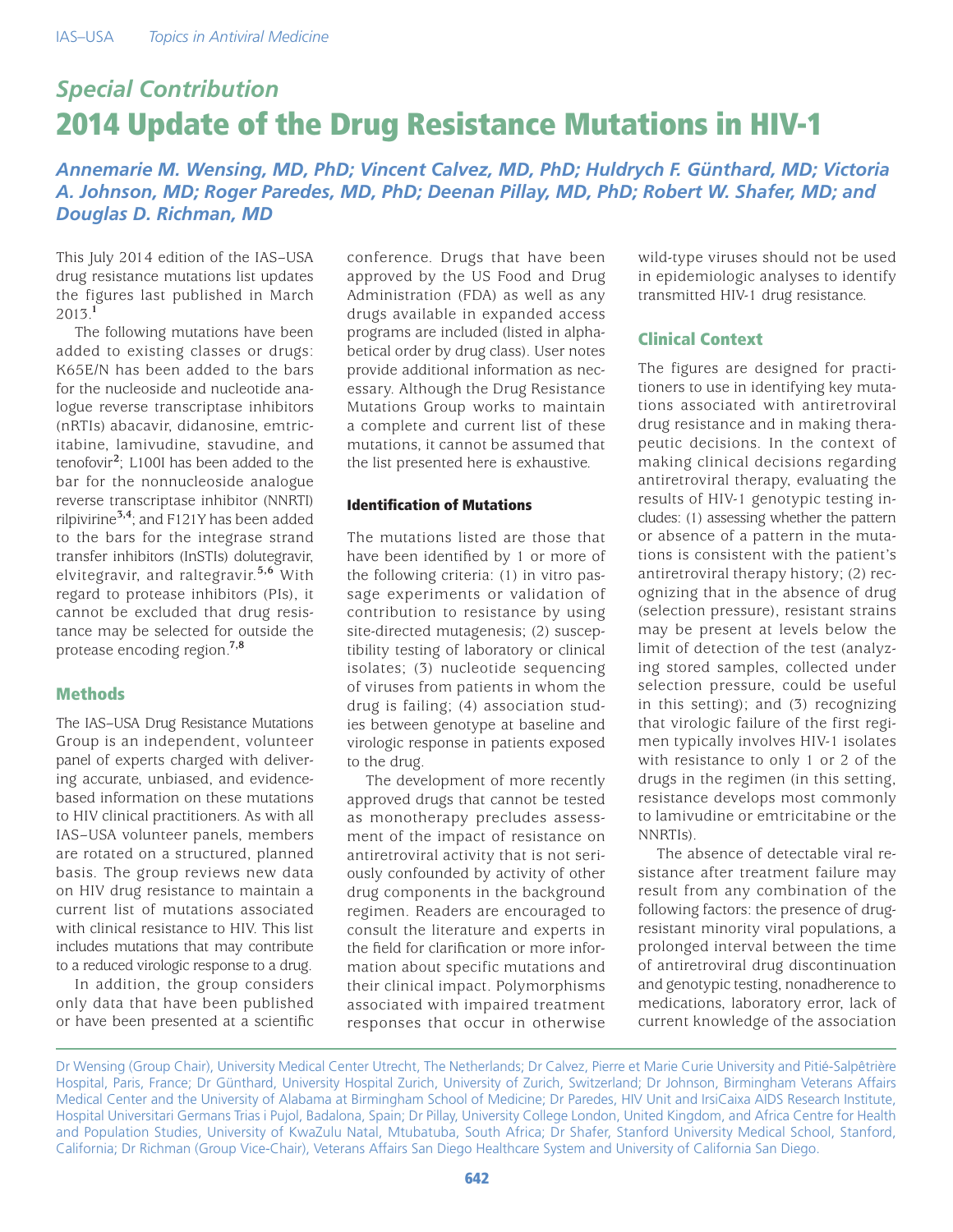of certain mutations with drug resistance, the occurrence of relevant mutations outside the regions targeted by routine resistance assays, drug-drug interactions leading to subtherapeutic drug levels, and possibly compartmental issues, indicating that drugs may not reach optimal levels in specific cellular or tissue reservoirs.

For more in-depth reading and an extensive reference list, see the 2008 IAS–USA panel recommendations for resistance testing**<sup>9</sup>** and 2014 IAS–USA panel recommendations for antiretroviral therapy.**<sup>10</sup>** Updates are posted periodically at www.iasusa.org.

# **Comments**

Please send your evidence-based comments, including relevant reference citations, to the **journal"at"iasusa.org** or by fax to 415-544-9401.

# Reprint Requests

The Drug Resistance Mutations Group welcomes interest in the mutations figures as an educational resource for practitioners and encourages dissemination of the material to as broad an audience as possible. However, permission is required to reprint the figures and **no alterations in format or the content can be made.**

Requests to reprint the material should include the name of the publisher or sponsor, the name or a description of the publication in which you wish to reprint the material, the funding organization(s), if applicable, and the intended audience. Requests to make any minimal adaptations of the material should include the former, plus a detailed explanation of the adaptation(s) and, if possible, a copy of the proposed adaptation. To ensure the integrity of the mutations figures, IAS–USA policy is to grant permission for only minor, preapproved adaptations of the figures (eg, an adjustment in size). Minimal adaptations only will be considered; no alterations of the content of the figures or user notes will be permitted.

Permission will be granted only for requests to reprint or adapt the most current version of the mutations figures

as they are posted at www.iasusa.org. Because scientific understanding of HIV drug resistance evolves rapidly and the goal of the Drug Resistance Mutations Group is to maintain the most up-todate compilation of mutations for HIV clinicians and researchers, publication of out-of-date figures is counterproductive. If you have any questions about reprints or adaptations, please contact the IAS–USA.

*Financial affiliations in the past 12 months: The authors (listed alphabetically) disclose the following affiliations with commercial organizations that may have interests related to the content of this article: Dr Calvez has served on advisory boards for Abbott Laboratories, Bristol-Myers Squibb, Gilead Sciences, Inc, GlaxoSmithKline, Janssen Pharmaceuticals, Inc, Pfizer, Inc, Roche, and ViiV Healthcare. Dr Günthard has served as an advisor and/or consultant for Abbott Laboratories, Boehringer Ingelheim, Bristol-Myers Squibb, Gilead Sciences, Inc, GlaxoSmithKline, Novartis, Pfizer, Inc, Roche, and Tibotec Therapeutics, with all compensation going to his institution, University Hospital of Zurich. He has received unrestricted research and educational grants to his institution from Abbott Laboratories, AstraZeneca, Bristol-Myers Squibb, Gilead Sciences, Inc, GlaxoSmithKline, Merck Sharp & Dohme, and Roche; has served on a data and safety monitoring board for Merck Sharp & Dohme; and has received travel grants from Bristol-Myers Squibb and Gilead Sciences, Inc. Dr Johnson has received research support from Abbott Molecular, Roche Molecular Diagnostics, and Siemens Healthcare Diagnostics, Inc. Dr Paredes has received research grants awarded to IrsiCaixa and Lluita Contra la SIDA Foundations from Gilead Sciences, Inc, and ViiV Healthcare. Dr Pillay has no relevant financial affiliations to disclose. Dr Richman has been a consultant to Bristol-Myers Squibb, Chimerix, Gen-Probe Inc, Gilead Sciences, Inc, Sirenas, Prism, and Monogram Biosciences, Inc. He owns stock from Chimerix. Dr Shafer has served as a consultant or advisor for Celera and has received grants from Bristol-Myers Squibb F. Hoffmann-La Roche, Ltd, Gilead Sciences, Inc, and Merck & Co, Inc. Dr Wensing has served on advisory boards for Bristol-Myers Squibb and Gilead Sciences, Inc; has received grants from Janssen Pharmaceuticals, Inc, and ViiV Healthcare; and has received travel, accommodation, or meeting expenses from Bristol-Myers Squibb and Virology Education.*

*Funding/Support: This work was funded by the IAS–USA. No private sector or government funding was used to support the effort. Panel members are not compensated.*

## References

- **1.** Johnson VA, Calvez V, Gunthard HF, et al. Update of the Drug Resistance Mutations in HIV-1: March 2013. *Top Antivir Med.*  2013;21(1):6-14.
- **2.** Fourati S, Visseaux B, Armenia D, et al. Identification of a rare mutation at reverse transcriptase Lys65 (K65E) in HIV-1–infected patients failing on nucleos(t)ide reverse transcriptase inhibitors. *J Antimicrob Chemother.* 2013;68(10):2199-2204.
- **3.** Haddad M, Napolitano LA, Frantzell A, et al. Combinations of HIV-1 reverse transcriptase mutations L100I + K103N/S and  $L100I + K103R + V179D$  reduce susceptibility to rilpivirine [Abstract H-677]. 53rd Interscience Conference on Antimicrobial Agents and Chemotherapy (ICAAC). September 10-13, 2013; Denver, Colorado
- **4.** Picchio GR, Rimsky LT, Van E, V, Haddad M, Napolitano LA, Vingerhoets J. Prevalence in the USA of rilpivirine resistanceassociated mutations in clinical samples and effects on phenotypic susceptibility to rilpivirine and etravirine. *Antivir Ther.*  2014;[Epub ahead of print].
- **5.** Malet I, Gimferrer AL, Artese A, et al. New raltegravir resistance pathways induce broad cross-resistance to all currently used integrase inhibitors. *J Antimicrob Chemother*. 2014;[Epub ahead of print].
- **6.** Souza CJ, Minhoto LA, de Paula Ferreira JL, da EM, de Souza Dantas DS, de Macedo Brigido LF. In-vivo selection of the mutation F121Y in a patient failing raltegravir containing salvage regimen. *Antiviral Res*. 2012;95(1):9-11.
- **7.** Rabi SA, Laird GM, Durand CM, et al. Multi-step inhibition explains HIV-1 protease inhibitor pharmacodynamics and resistance. *J Clin Invest.* 2013;123(9):3848- 3860.
- **8.** Fun A, Wensing AM, Verheyen J, Nijhuis M. Human Immunodeficiency Virus Gag and protease: partners in resistance. *Retrovirology.* 2012;9:63.
- **9.** Hirsch MS, Günthard HF, Schapiro JM, et al. Antiretroviral drug resistance testing in adult HIV-1 infection: 2008 recommendations of an International AIDS Society-USA panel. *Clin Infect Dis.* 2008; 47(2):266-285.
- **10.** Gunthard HF, Aberg JA, Eron JJ, et al. Antiretroviral treatment of adult HIV infection: 2014 recommendations of the International Antiviral Society-USA panel. *JAMA.* 2014;312(4):410-425.

*Top Antivir Med.* 2014;22(3)**:**642-650 ©2014, IAS–USA. All rights reserved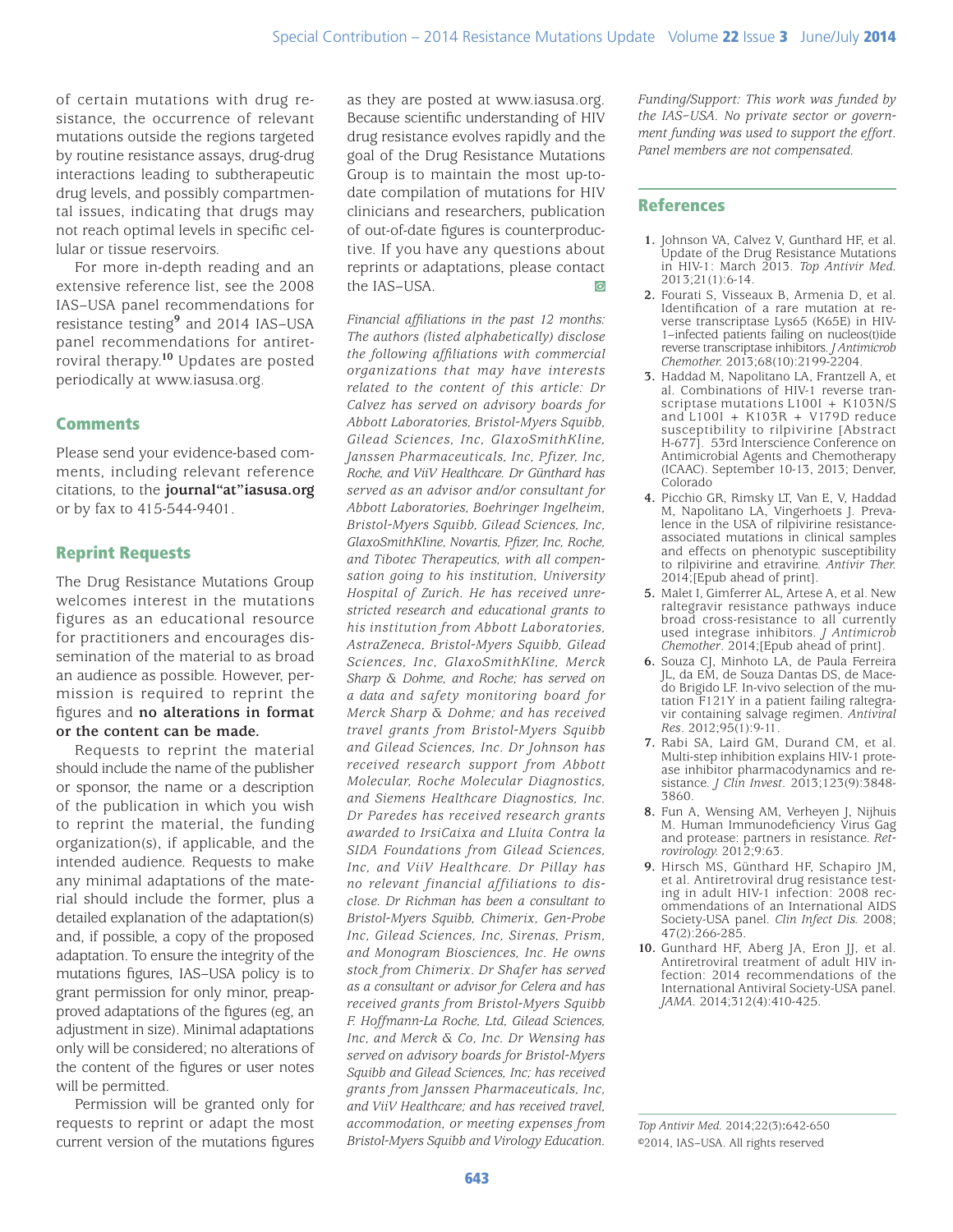## IAS–USA *Topics in Antiviral Medicine*

#### **Nucleoside and Nucleotide Analogue Reverse Transcriptase Inhibitors (nRTIs)a** Multi-nRTI Resistance: 69 Insertion Complex<sup>b</sup> (affects all nRTIs currently approved by the US FDA) M A  $\blacktriangledown$  K  $\blacktriangledown$  K 41 62 69 70 210 215 219 L V Insert R W Y Q Y Q<br>F E Multi-nRTI Resistance: 151 Complex<sup>c</sup> (affects all nRTIs currently approved by the US FDA except tenofovir) A Second V F G  $\sim$  T F Q **62 75 77 116 151** V I L Y M Multi-nRTI Resistance: Thymidine Analogue-Associated Mutationsd,e (TAMs; affect all nRTIs currently approved by the US FDA) M D K L T K 41 67 70 211 212 213 214 215 217 218 219 210 215 219 210 211 212 213 214 215 216 L N R W Y Q  $\overline{\mathbf{R}}$ K L L NY Y M Abacavirf,g 65 74 115 184 R V F V E N K L Didanosine<sup>g,h</sup> 65 74<br>R V R V E N K MARINE SERVICE STRUCK STRUCK STRUCK STRUCK STRUCK STRUCK STRUCK STRUCK STRUCK STRUCK STRUCK STRUCK STRUCK ST Emtricitabine 65 184<br>
R<br>
E R **R** SALL CONTROL CONTROL CONTROL CONTROL CONTROL CONTROL CONTROL CONTROL CONTROL CONTROL CONTROL CONTROL CONTROL CONTROL CONTROL CONTROL CONTROL CONTROL CONTROL CONTROL CONTROL CONTROL CONTROL CONTROL CONTROL CONTROL CON E Andreas and the second contract of the second contract of the second contract of the second contract of the s N K M Lamivudine 65 65 184 September 184 September 184 September 184 September 184 September 184 September 184 Septe R **R** SALL CONTROL CONTROL CONTROL CONTROL CONTROL CONTROL CONTROL CONTROL CONTROL CONTROL CONTROL CONTROL CONTROL CONTROL CONTROL CONTROL CONTROL CONTROL CONTROL CONTROL CONTROL CONTROL CONTROL CONTROL CONTROL CONTROL CON E Andreas and the second contract of the second contract of the second contract of the second contract of the E<br>N M K D K L T K Stavudine<sup>d,e,g,i,j,k</sup> 41 65 67 70 210 215 219<br>L R N R<br>E F E L R N R W Y Q E TERM IN THE EXPLORATION OF THE EXPLORATION OF THE EXPLORATION OF THE EXPLORATION OF THE EXPLORATION OF THE E N K K Tenofovir<sup>l</sup> 65 70 R E E N M D K L T K  $Zidovudine<sup>d,e,j,k</sup>$   $\begin{array}{ccc} \mathbb{M} & \mathbb{D} & \mathbb{K} & \mathbb{L} & \mathbb{T} & \mathbb{K} \\ \mathbf{A} & \mathbf{A} & \mathbf{B} & \mathbf{B} & \mathbf{C} & \mathbf{A} \\ \mathbf{A} & \mathbf{B} & \mathbf{B} & \mathbf{C} & \mathbf{A} \end{array}$ L N R W Y Q Y Q<br>F F

MUTATIONS IN THE REVERSE TRANSCRIPTASE GENE ASSOCIATED WITH RESISTANCE TO REVERSE TRANSCRIPTASE INHIBITORS

#### **Nonnucleoside Analogue Reverse Transcriptase Inhibitors (NNRTIs)a,m**



**W, tryptophan; Y, tyrosine.**

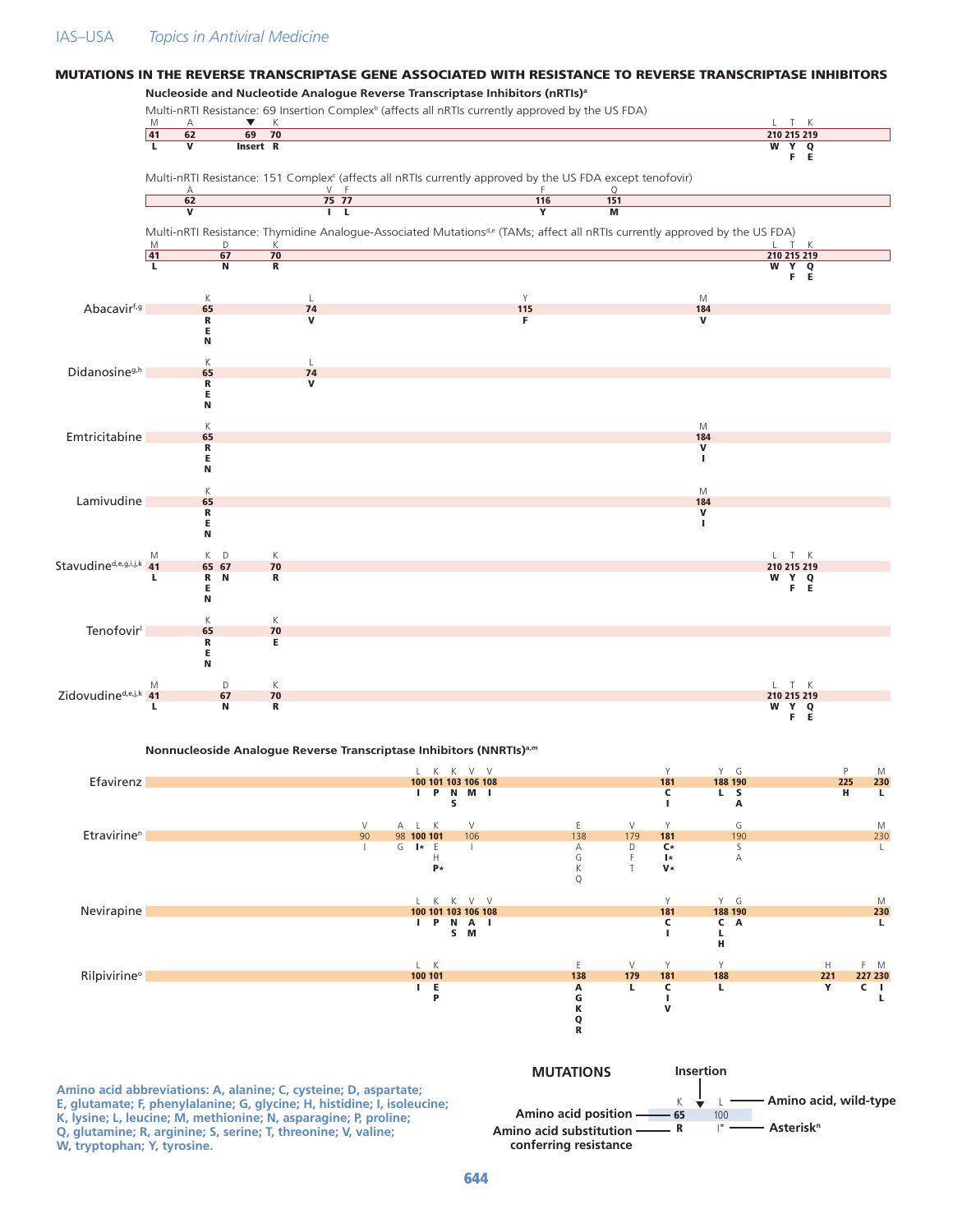

#### MUTATIONS IN THE PROTEASE GENE ASSOCIATED WITH RESISTANCE TO PROTEASE INHIBITORS<sup>p, q.r</sup>

#### MUTATIONS IN THE ENVELOPE GENE ASSOCIATED WITH RESISTANCE TO ENTRY INHIBITORS



### MUTATIONS IN THE INTEGRASE GENE ASSOCIATED WITH RESISTANCE TO INTEGRASE STRAND TRANSFER INHIBITORS<sup>aa</sup>

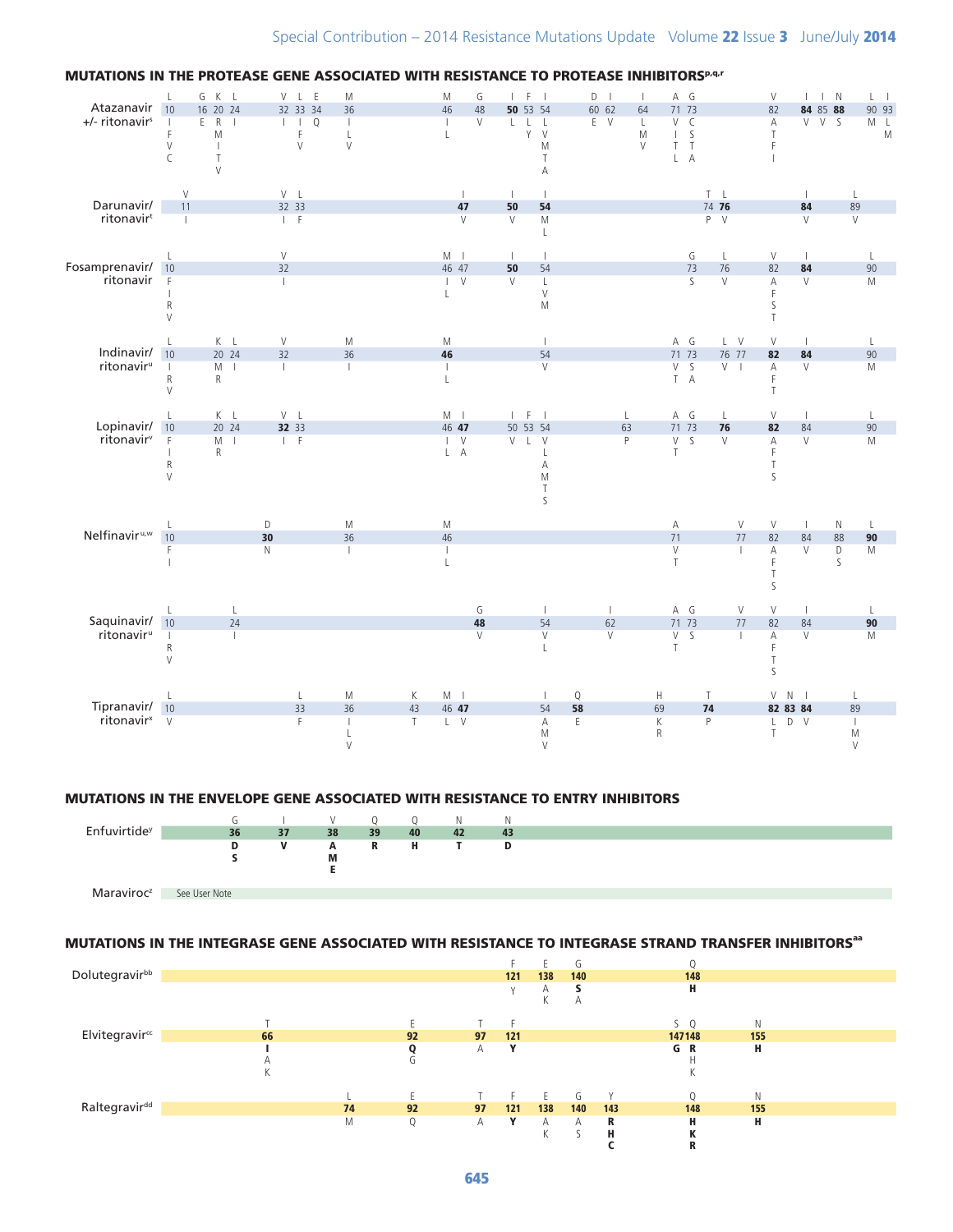## User Notes

**a.** Some nucleoside (or nucleotide) analogue reverse transcriptase inhibitor (nRTI) mutations, like T215Y and H208Y,**<sup>1</sup>** may lead to viral hypersusceptibility to the nonnucleoside analogue reverse transcriptase inhibitors (NNRTIs), including etravirine,**<sup>2</sup>** in nRTI-treated individuals. The presence of these mutations may improve subsequent virologic response to NNRTI-containing regimens (nevirapine or efavirenz) in NNRTI-naive individuals,**3-7** although no clinical data exist for improved response to etravirine in NNRTI-experienced individuals. Mutations at the C-terminal reverse transcriptase domains (amino acids 293-560) outside of regions depicted on the figure bars may prove to be important for nRTI and NNRTI HIV-1 drug resistance. The clinical relevance of these connection domain mutations arises mostly in conjunction with thymidine analogue-associated mutations (TAMs) and M184V and have not been associated with increased rates of virologic failure of etravirine or rilpivirine in clinical trials.**8-10** K65E/N variants are increasingly reported in patients experiencing treatment failure with tenofovir, stavudine, or didanosine. K65E usually occurs in mixtures with wild type. K65N gives an approximately 4-fold decrease in susceptibility. Patient-derived viruses with K65E and site-directed mutations replicate very poorly in vitro; as such, no susceptibility testing can be performed.**11,12**

**b.** The 69 insertion complex consists of a substitution at codon 69 (typically T69S) and an insertion of 2 or more amino acids (S-S, S-A, S-G, or others). The 69 insertion complex is associated with resistance to all nRTIs currently approved by the US FDA when present with 1 or more TAMs at codons 41, 210, or 215.**13** Some other amino acid changes from the wild-type T at codon 69 without the insertion may be associated with broad nRTI resistance.

**c.** Tenofovir retains activity against the Q151M complex of mutations.**13** Q151M is the most important mutation in the complex (ie, the other mutations in the complex [A62V, V75I, F77L, and F116Y] in isolation may not reflect multidrug resistance).

**d.** Mutations known to be selected by TAMs (ie, M41L, D67N, K70R, L210W, T215Y/F, and K219Q/E) also confer reduced susceptibility to all currently approved nRTIs.**14** The degree to which cross-resistance is observed depends on the specific mutations and number of mutations involved.**15-18**

**e.** Although reverse transcriptase changes associated with the E44D and V118I mutations may have an accessory role in increased resistance to nRTIs in the presence of TAMs, their clinical relevance is very limited.**19-21**

**f.** The M184V mutation alone does not appear to be associated with a reduced virologic response to abacavir in vivo. When associated with TAMs, M184V increases abacavir resistance.**22,23**

**g.** As with tenofovir, the K65R mutation may be selected by didanosine, abacavir, or stavudine (particularly in patients with nonsubtype-B clades) and is associated with decreased viral susceptibility to these drugs.**22,24,25** Data are lacking on the potential negative impact of K65R on clinical response to didanosine.

**h.** The presence of 3 of the following mutations—M41L, D67N, L210W, T215Y/F, K219Q/E—is associated with resistance to didanosine.**26** The presence of K70R or M184V alone does not decrease virologic response to didanosine.**<sup>27</sup>**

**i.** K65R is selected frequently (4%−11%) in patients with some nonsubtype-B clades for whom stavudine-containing regimens are failing in the absence of tenofovir.**28,29**

**j.** The presence of M184V appears to delay or prevent emergence of TAMs.**30** This effect may be overcome by an accumulation of TAMs or other mutations.

**k.** The T215A/C/D/E/G/H/I/L/N/S/V substitutions are revertant mutations at codon 215 that confer increased risk of virologic failure of zidovudine or stavudine in antiretroviralnaive patients.**31,32** The T215Y mutant may emerge quickly from one of these mutations in the presence of zidovudine or stavudine.**<sup>33</sup>**

**l.** The presence of K65R is associated with a reduced virologic response to tenofovir.13 A reduced response also occurs in the presence of 3 or more TAMs inclusive of either M41L or L210W.**13** The presence of TAMs or combined treatment with zidovudine prevents the emergence of K65R in the presence of tenofovir.**34-36**

**m.** There is no evidence for the utility of efavirenz, nevirapine, or rilpivirine in patients with NNRTI resistance.**<sup>37</sup>**

**n.** Resistance to etravirine has been extensively studied only in the context of coadministration with darunavir/ritonavir. In this context, mutations associated with virologic outcome have been assessed and their relative weights (or magnitudes of impact) assigned. In addition, phenotypic cutoff values have been calculated, and assessment of genotype-phenotype correlations from a large clinical database have determined relative importance of the various mutations. These 2 approaches are in agreement for many, but not all, mutations and weights.**38-40** Asterisks (\*) are used to emphasize higher relative weights with regard to reduced susceptibility and reduced clinical response compared with other etravirine mutations.**<sup>41</sup>** The single mutations L100I\*, K101P\*, and

Y181C\*/I\*/V\* reduce clinical utility. The presence of K103N alone does not affect etravirine response.**42** Accumulation of several mutations results in greater reductions in susceptibility and virologic response than do single mutations.**43-45**

**o.** Fifteen mutations have been associated with decreased rilpivirine susceptibility (K101E/P, E138A/G/K/Q/R, V179L, Y181C/I/V, H221Y, F227C, and M230I/L).**46-48** A 16th mutation, Y188L, reduces rilpivirine susceptibility 6-fold.**49** K101P and Y181I/V reduce rilpivirine susceptibility about 50-fold and 15 fold, respectively, but are uncommonly observed in patients receiving rilpivirine.**50-52** K101E, E138K, and Y181C, each of which reduces rilpivirine susceptibility 2.5-fold to 3-fold, occur commonly in patients receiving rilpivirine. E138K and to a lesser extent K101E usually occur in combination with the nRTI resistance mutation M184I, which alone does not reduce rilpivirine susceptibility. When M184I is combined with E138K or K101E, rilpivirine susceptibility is reduced about 7-fold and 4.5-fold, respectively.**52-55** The combinations of reverse transcriptase mutations L100I + K103N/S and L100I + K103R + V179D were strongly associated with reduced susceptibility to rilpivirine. However, for isolates harboring the L100I/ K103N/R/S or V179D as single mutations, no reduction in susceptibility was detected.**48,56**

**p.** Often, numerous mutations are necessary to substantially impact virologic response to a ritonavir-boosted protease inhibitor (PI).**<sup>57</sup>** In some specific circumstances, atazanavir might be used unboosted. In such cases, the mutations that are selected are the same as with ritonavir-boosted atazanavir, but the relative frequency of mutations may differ.

**q.** Resistance mutations in the protease gene are classified as "major" or "minor."

Major mutations in the protease gene (positions in bold type) are defined as those selected first in the presence of the drug or those substantially reducing drug susceptibility. These mutations tend to be the primary contact residues for drug binding.

Minor mutations generally emerge later than major mutations and by themselves do not have a substantial effect on phenotype. They may improve replication of viruses containing major mutations. Some minor mutations are present as common polymorphic changes in HIV-1 nonsubtype-B clades.

Mutations in the cytoplasmic tail of gp41 of *env* or mutations in *gag* cleavage sites may confer resistance to all protease inhibitors and may emerge before mutations in protease do.**58,59** A large proportion of virus samples from patients with confirmed virologic failure on a PI-containing regimen is not found to have PI resistance mutations. Preliminary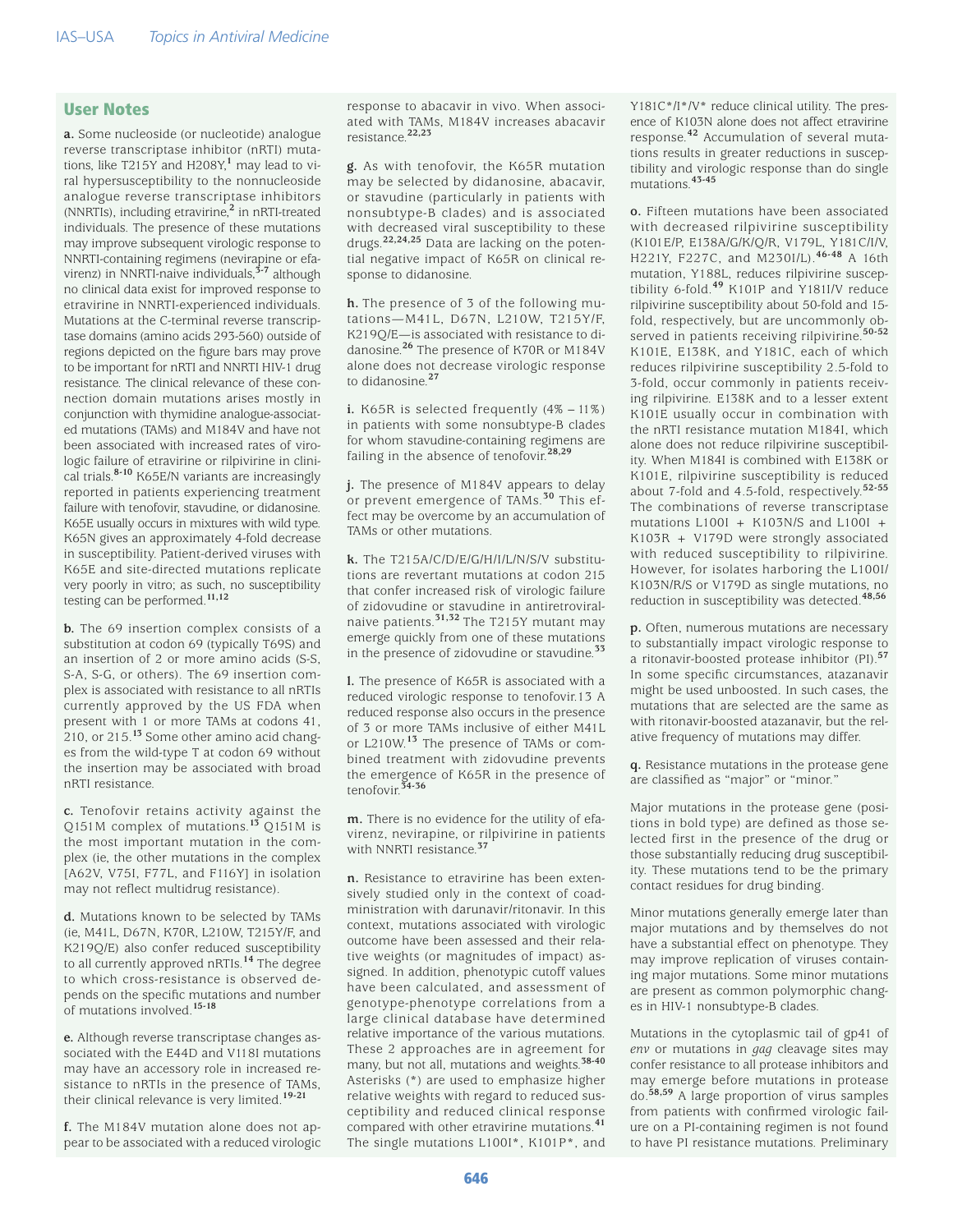data from recent studies suggest that several mutations in the Gag protein**60** and in the cytoplasmic tail of the Env protein**59** may be responsible for reduced PI susceptibility in a subset of these patients.

**r.** Ritonavir is not listed separately, as it is currently used only at low dose as a pharmacologic booster of other PIs.

**s.** Many mutations are associated with atazanavir resistance. Their impacts differ, with I50L, I84V, and N88S having the greatest effect. Higher atazanavir levels obtained with ritonavir boosting increase the number of mutations required for loss of activity. The presence of M46I plus L76V might increase susceptibility to atazanavir when no other related mutations are present.**<sup>61</sup>**

**t.** HIV-1 RNA response to ritonavir-boosted darunavir correlates with baseline susceptibility and the presence of several specific PI mutations. Reductions in response are associated with increasing numbers of the mutations indicated in the figure bar. The negative impact of the protease mutations I47V, I54M, T74P, and I84V and the positive impact of the protease mutation V82A on virologic response to darunavir/ritonavir were shown in 2 data sets independently.**62,63** Some of these mutations appear to have a greater effect on susceptibility than others (eg, I50V vs V11I). A median darunavir phenotypic fold-change greater than 10 (low clinical cutoff) occurs with 3 or more of the 2007 IAS–USA mutations listed for darunavir**64** and is associated with a diminished virologic response.**<sup>65</sup>**

**u.** The mutations depicted on the figure bar cannot be considered comprehensive because little relevant research has been reported in recent years to update the resistance and cross-resistance patterns for this drug.

**v.** In PI-experienced patients, the accumulation of 6 or more of the mutations indicated on the figure bar is associated with a reduced virologic response to lopinavir/ritonavir.**66,67** The product information states that accumulation of 7 or 8 mutations confers resistance to the drug.**68** However, there is emerging evidence that specific mutations, most notably I47A (and possibly I47V) and V32I, are associated with high-level resistance.**69-71** The addition of L76V to 3 PI resistance–associated mutations substantially increases resistance to lopinavir/ritonavir.**<sup>61</sup>**

**w.** In some nonsubtype-B HIV-1, D30N is selected less frequently than are other PI mutations.**<sup>72</sup>**

**x.** Clinical correlates of resistance to tipranavir are limited by the paucity of clinical trials and observational studies of the drug. The available genotypic scores have not been validated on large, diverse patient populations. The presence of mutations L24I, I50L/V,

F53Y/L/W, I54L, and L76V have been associated with improved virologic response to tipranavir in some studies.**73-75**

**y.** Resistance to enfuvirtide is associated primarily with mutations in the first heptad repeat (HR1) region of the gp41 envelope gene. However, mutations or polymorphisms in other regions of the envelope (eg, the HR2 region or those yet to be identified) as well as coreceptor usage and density may affect susceptibility to enfuvirtide.**76-78**

**z.** The activity of CC chemokine receptor 5 (CCR5) antagonists is limited to patients with virus that uses only CCR5 for entry (R5 virus). Viruses that use both CCR5 and CXC chemokine receptor 4 (CXCR4; termed dual/mixed [D/M] virus) or only CXCR4 (X4 virus) do not respond to treatment with CCR5 antagonists. Virologic failure of these drugs frequently is associated with outgrowth of D/M or X4 virus from a preexisting minority population present at levels below the limit of assay detection. Mutations in HIV-1 gp120 that allow the virus to bind to the drug-bound form of CCR5 have been described in viruses from some patients whose virus remained R5 after virologic failure of a CCR5 antagonist. Most of these mutations are found in the V3 loop, the major determinant of viral tropism. There is as yet no consensus on specific signature mutations for CCR5 antagonist resistance, so they are not depicted in the figure. Some CCR5 antagonist-resistant viruses selected in vitro have shown mutations in gp41 without mutations in V3;**79** the clinical significance of such mutations is not yet known.

**aa.** In site-directed mutants and clinical isolates, the mutation F121Y has a profound effect on susceptibility to elvitegravir and raltegravir and to a lesser extent to dolutegravir.**59,60**

**bb.** Cross-resistance studies with raltegravirand elvitegravir-resistant viruses indicate that Q148H and G140S in combination with mutations L74I/M, E92Q, T97A, E138A/K, G140A, or N155H are associated with 5-fold to 20-fold reduced dolutegravir susceptibility**80** and reduced virologic suppression in patients.**81-84** Results of the phase III dolutegravir study in antiretroviral treatment-naive patients are expected to provide additional resistance information.

**cc.** Six elvitegravir codon mutations have been observed in integrase strand transfer inhibitor treatment-naive and -experienced patients in whom therapy is failing.**85-91** T97A results in only a 2-fold change in elvitegravir susceptibility and may require additional mutations for resistance.**88,89** The sequential use of elvitegravir and raltegravir (in either order) is not recommended because of crossresistance between these drugs.**<sup>88</sup>**

**dd.** Raltegravir failure is associated with integrase mutations in at least 3 distinct, but

not exclusive, genetic pathways defined by 2 or more mutations including (1) a signature (major) mutation at Q148H/K/R, N155H, or Y143R/H/C; and (2) 1 or more additional minor mutations. Minor mutations described in the Q148H/K/R pathway include L74M plus E138A, E138K, or G140S. The most common mutational pattern in this pathway is Q148H plus G140S, which also confers the greatest loss of drug susceptibility. Mutations described in the N155H pathway include this major mutation plus either L74M, E92Q, T97A, E92Q plus T97A, Y143H, G163K/R, V151I, or D232N.**92** The Y143R/H/C mutation is uncommon.**93-97** E92Q alone reduces susceptibility to elvitegravir more than 20-fold and causes limited (< 5-fold) cross resistance to raltegravir.**87,98-100** N155H mutants tend to predominate early in the course of raltegravir failure, but are gradually replaced by viruses with higher resistance, often bearing mutations G140S+Q148H/R/K, with continuing raltegravir treatment.**<sup>93</sup>**

# References to the User Notes

**1. Clark SA,** Shulman NS, Bosch RJ, Mellors JW. Reverse transcriptase mutations 118I, 208Y, and 215Y cause HIV-1 hypersusceptibility to non-nucleoside reverse transcriptase inhibitors. *AIDS.* 2006;20(7):981-984.

**2. Picchio G,** Vingerhoets J, Parkin N, Azijn H, de Bethune MP. Nucleoside-associated mutations cause hypersusceptibility to etravirine. *Antivir Ther.* 2008;13(Suppl 3):A25.

**3. Shulman NS,** Bosch RJ, Mellors JW, Albrecht MA, Katzenstein DA. Genetic correlates of efavirenz hypersusceptibility. *AIDS.* 2004;18(13):1781-1785.

**4. Demeter LM,** DeGruttola V, Lustgarten S, et al. Association of efavirenz hypersusceptibility with virologic response in ACTG 368, a randomized trial of abacavir (ABC) in combination with efavirenz (EFV) and indinavir (IDV) in HIV-infected subjects with prior nucleoside analog experience. *HIV Clin Trials*. 2008;9(1):11-25.

**5. Haubrich RH,** Kemper CA, Hellmann NS, et al. The clinical relevance of non-nucleoside reverse transcriptase inhibitor hypersusceptibility: a prospective cohort analysis. *AIDS*. 2002;16(15):F33-F40.

**6. Tozzi V,** Zaccarelli M, Narciso P, et al. Mutations in HIV-1 reverse transcriptase potentially associated with hypersusceptibility to nonnucleoside reverse-transcriptase inhibitors: effect on response to efavirenz-based therapy in an urban observational cohort. *J Infect Dis.*  2004;189(9):1688-1695.

**7. Katzenstein DA,** Bosch RJ, Hellmann N, et al. Phenotypic susceptibility and virological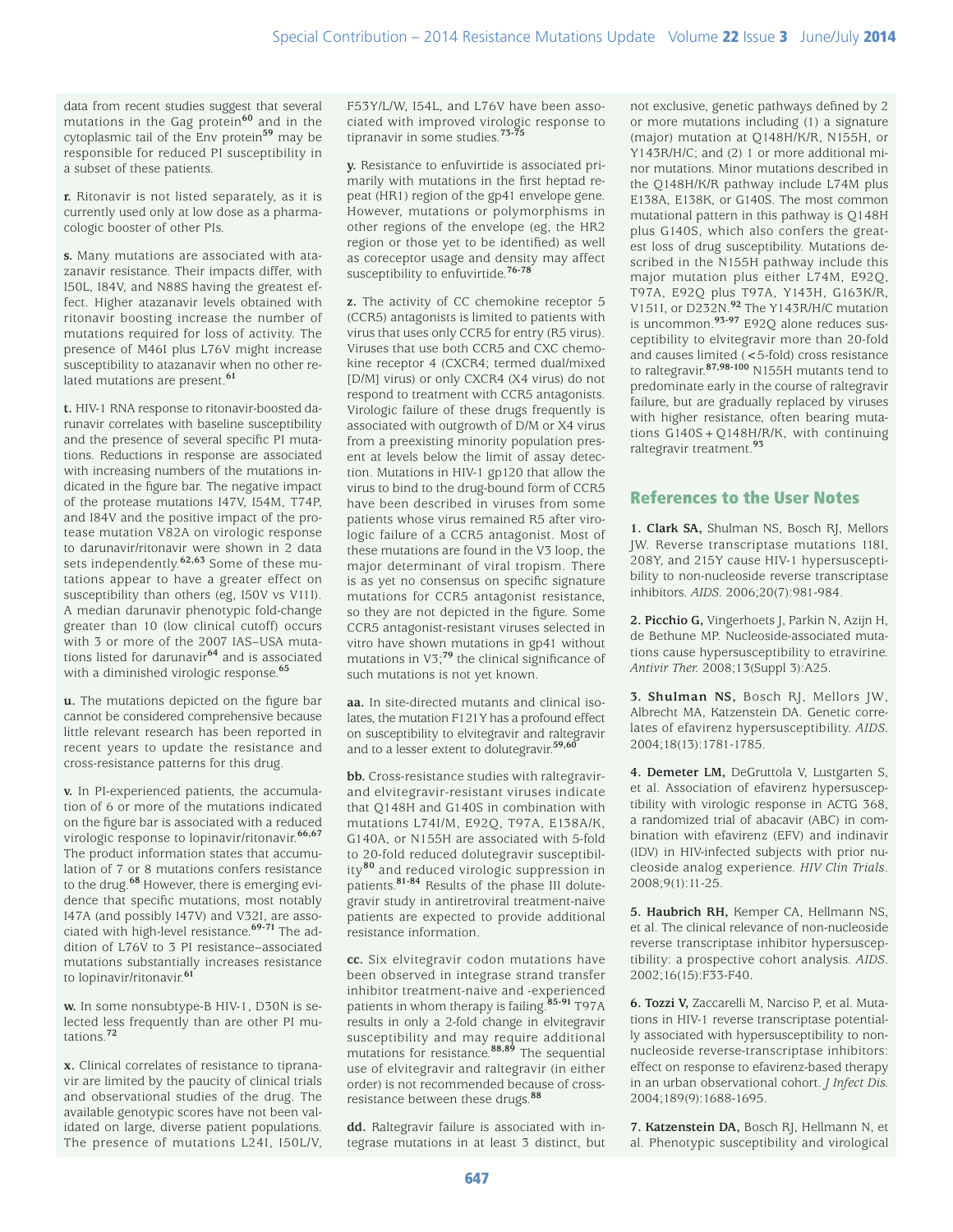outcome in nucleoside-experienced patients receiving three or four antiretroviral drugs. *AIDS*. 2003;17(6):821-830.

**8. von Wyl V,** Ehteshami M, Demeter LM, et al. HIV-1 reverse transcriptase connection domain mutations: dynamics of emergence and implications for success of combination antiretroviral therapy. *Clin Infect Dis.*  2010;51(5):620-628.

**9. Gupta S,** Vingerhoets J, Fransen S, et al. Connection domain mutations in HIV-1 reverse transcriptase do not impact etravirine susceptibility and virologic responses to etravirine-containing regimens. *Antimicrob Agents Chemother.* 2011;55(6):2872-2879.

**10. Rimsky L,** Van Eygen V, Vingerhoets J, Leijskens E, Picchio G. Reverse transcriptase connection domain mutations were not associated with virological failure or phenotypic resistance in rilpivirine-treated patients from the ECHO and THRIVE Phase III trials (week 96 analysis). *Antivir Ther.* 2012;17(Suppl 1):A36.

**11. Fourati S,** Visseaux B, Armenia D, et al. Identification of a rare mutation at reverse transcriptase Lys65 (K65E) in HIV-1–infected patients failing on nucleos(t)ide reverse transcriptase inhibitors. *J Antimicrob Chemother*. 2013;68(10):2199-2204.

**12. Chunduri H,** Crumpacker C, Sharma PL. Reverse transcriptase mutation K65N confers a decreased replication capacity to HIV-1 in comparison to K65R due to a decreased RT processivity. *Virology.* 2011;414(1):34-41.

**13. Miller MD,** Margot N, Lu B, et al. Genotypic and phenotypic predictors of the magnitude of response to tenofovir disoproxil fumarate treatment in antiretroviral-experienced patients. *J Infect Dis.* 2004;189(5):837-846.

**14. Whitcomb JM,** Parkin NT, Chappey C, Hellman NS, Petropoulos CJ. Broad nucleoside reverse-transcriptase inhibitor cross-resistance in human immunodeficiency virus type 1 clinical isolates. *J Infect Dis.* 2003;188(7):992-1000.

**15. Larder BA,** Kemp SD. Multiple mutations in HIV-1 reverse transcriptase confer highlevel resistance to zidovudine (AZT). *Science*. 1989;246(4934):1155-1158.

**16. Kellam P,** Boucher CA, Larder BA. Fifth mutation in human immunodeficiency virus type 1 reverse transcriptase contributes to the development of high-level resistance to zidovudine. *Proc Natl Acad Sci USA.* 1992; 89(5):1934-1938.

**17. Calvez V,** Costagliola D, Descamps D, et al. Impact of stavudine phenotype and thymidine analogues mutations on viral response to stavudine plus lamivudine in ALTIS 2 ANRS trial. *Antivir Ther.* 2002;7(3):211-218.

**18. Kuritzkes DR,** Bassett RL, Hazelwood JD, et al. Rate of thymidine analogue resistance mutation accumulation with zidovudine- or stavudinebased regimens. *JAIDS.* 2004;36(1):600-603.

**19. Romano L,** Venturi G, Bloor S, et al. Broad nucleoside-analogue resistance implications for human immunodeficiency virus type 1 reverse-transcriptase mutations at codons 44 and 118. *J Infect Dis.* 2002;185(7):898-904.

**20. Walter H,** Schmidt B, Werwein M, Schwingel E, Korn K. Prediction of abacavir resistance from genotypic data: impact of zidovudine and lamivudine resistance in vitro and in vivo. *Antimicrob Agents Chemother.* 2002;46(1):89-94.

**21. Mihailidis C,** Dunn D, Pillay D, Pozniak A. Effect of isolated V118I mutation in reverse transcriptase on response to first-line antiretroviral therapy. *AIDS*. 2008;22(3):427-430.

**22. Harrigan PR,** Stone C, Griffin P, et al. Resistance profile of the human immunodeficiency virus type 1 reverse transcriptase inhibitor abacavir (1592U89) after monotherapy and combination therapy. CNA2001 Investigative Group. *J Infect Dis.* 2000;181(3):912-920.

**23. Lanier ER,** Ait-Khaled M, Scott J, et al. Antiviral efficacy of abacavir in antiretroviral therapy-experienced adults harbouring HIV-1 with specific patterns of resistance to nucleoside reverse transcriptase inhibitors. *Antivir Ther.* 2004;9(1):37-45.

**24. Winters MA,** Shafer RW, Jellinger RA, Mamtora G, Gingeras T, Merigan TC. Human immunodeficiency virus type 1 reverse transcriptase genotype and drug susceptibility changes in infected individuals receiving dideoxyinosine monotherapy for 1 to 2 years. *Antimicrob Agents Chemother.* 1997;41(4):757-762.

**25. Svarovskaia ES,** Margot NA, Bae AS, et al. Low-level K65R mutation in HIV-1 reverse transcriptase of treatment-experienced patients exposed to abacavir or didanosine. *JAIDS*. 2007;46(2):174-180.

**26. Marcelin AG,** Flandre P, Pavie J, et al. Clinically relevant genotype interpretation of resistance to didanosine. *Antimicrob Agents Chemother.* 2005;49(5):1739-1744.

**27. Molina JM,** Marcelin AG, Pavie J, et al. Didanosine in HIV-1-infected patients experiencing failure of antiretroviral therapy: a randomized placebo-controlled trial. *J Infect Dis.*  2005;191(6):840-847.

**28. Hawkins CA,** Chaplin B, Idoko J, et al. Clinical and genotypic findings in HIVinfected patients with the K65R mutation failing first-line antiretroviral therapy in Nigeria. *JAIDS.* 2009;52(2):228-234.

29. Wallis CL, Mellors JW, Venter WD, Sanne I, Stevens W. Varied patterns of HIV-1 drug

resistance on failing first-line antiretroviral therapy in South Africa. *JAIDS.* 2010;53(4):480- 484.

**30. Kuritzkes DR,** Quinn JB, Benoit SL, et al. Drug resistance and virologic response in NUCA 3001, a randomized trial of lamivudine (3TC) versus zidovudine (ZDV) versus ZDV plus 3TC in previously untreated patients. *AIDS.* 1996;10(9):975-981.

**31. Violin M,** Cozzi-Lepri A, Velleca R, et al. Risk of failure in patients with 215 HIV-1 revertants starting their first thymidine analogcontaining highly active antiretroviral therapy. *AIDS*. 2004;18(2):227-235.

**32. Chappey C,** Wrin T, Deeks S, Petropoulos CJ. Evolution of amino acid 215 in HIV-1 reverse transcriptase in response to intermittent drug selection. *Antivir Ther.* 2003;8:S37.

**33. Garcia-Lerma JG,** MacInnes H, Bennett D, Weinstock H, Heneine W. Transmitted human immunodeficiency virus type 1 carrying the D67N or K219Q/E mutation evolves rapidly to zidovudine resistance in vitro and shows a high replicative fitness in the presence of zidovudine. *J Virol.* 2004;78(14):7545-7552.

**34. Parikh UM,** Zelina S, Sluis-Cremer N, Mellors JW. Molecular mechanisms of bidirectional antagonism between K65R and thymidine analog mutations in HIV-1 reverse transcriptase. *AIDS*. 2007;21(11):1405-1414.

**35. Parikh UM,** Barnas DC, Faruki H, Mellors JW. Antagonism between the HIV-1 reversetranscriptase mutation K65R and thymidineanalogue mutations at the genomic level. *J Infect Dis.* 2006;194(5):651-660.

**36. von Wyl V,** Yerly S, Böni J, et al. Factors associated with the emergence of K65R in patients with HIV-1 infection treated with combination antiretroviral therapy containing tenofovir. *Clin Infect Dis*. 2008;46(8):1299-1309.

**37. Antinori A,** Zaccarelli M, Cingolani A, et al. Cross-resistance among nonnucleoside reverse transcriptase inhibitors limits recycling efavirenz after nevirapine failure. *AIDS Res Hum Retroviruses.* 2002;18(12):835-838.

**38. Benhamida J,** Chappey C, Coakley E, Parkin NT. HIV-1 genotype algorithms for prediction of etravirine susceptibility: novel mutations and weighting factors identified through correlations to phenotype. *Antivir Ther.* 2008; 13(Suppl 3):A142.

**39. Coakley E,** Chappey C, Benhamida J, et al. Biological and clinical cut-off analyses for etravirine in the PhenoSense HIV assay. *Antivir Ther.* 2008;13(Suppl 3):A134.

**40. Vingerhoets J,** Tambuyzer L, Azijn H, et al. Resistance profile of etravirine: combined analysis of baseline genotypic and phenotypic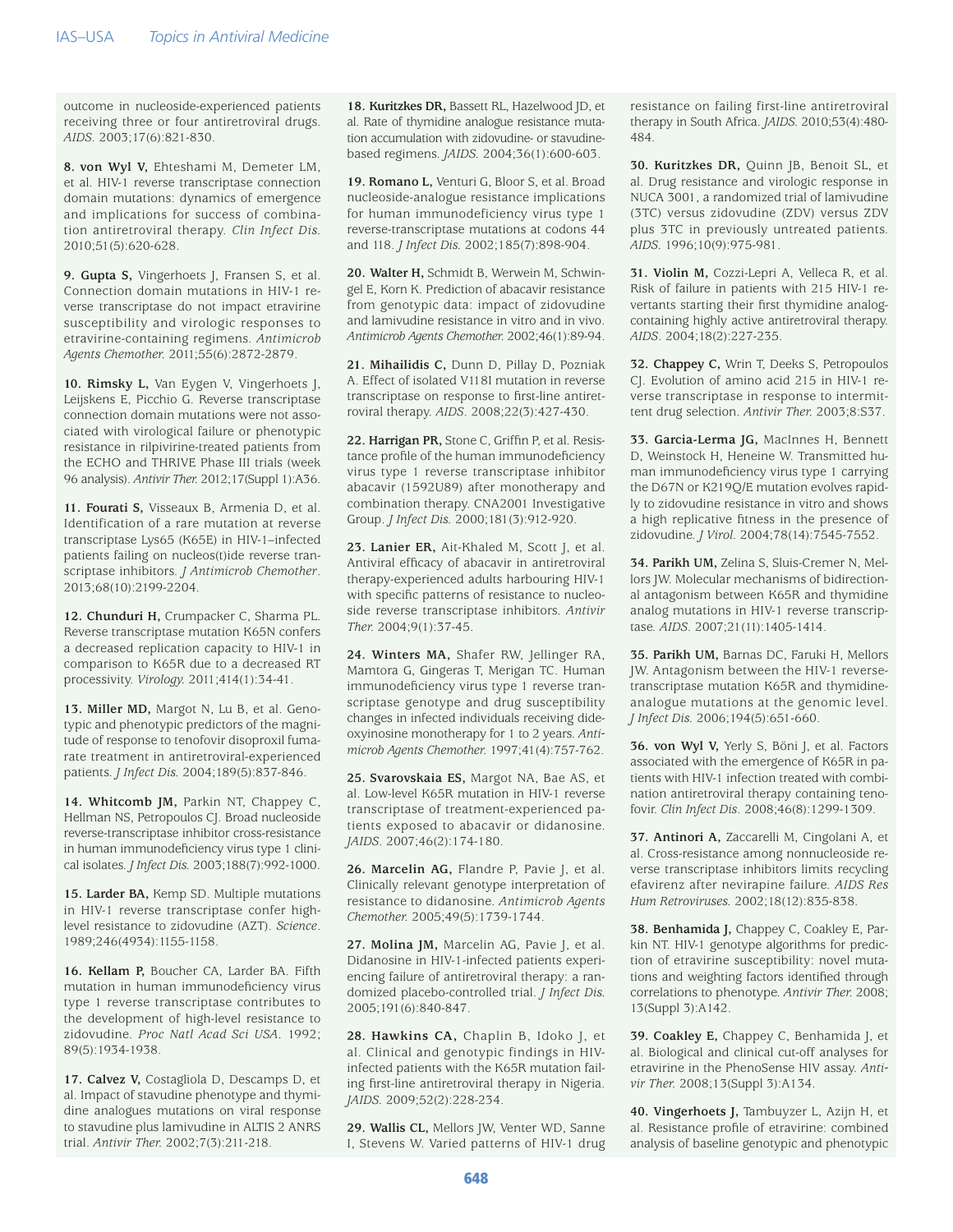data from the randomized, controlled Phase III clinical studies. *AIDS.* 2010;24(4):503-514.

41. Haddad M, Stawiski E, Benhamida J, Coakley E. Improved genotypic algorith for predicting etravirine susceptibility: comprehensive list of mutations identified through correlation with matched phenotype. 17th Conference on Retroviruses and Opportunistic Infections (CROI). February 16-19, 2010; San Francisco, CA

**42. Etravirine [package insert].** Bridgewater, NJ: Tibotec Therapeutics; 2008.

**43. Scherrer AU,** Hasse B, Von Wyl V, et al. Prevalence of etravirine mutations and impact on response to treatment in routine clinical care: the Swiss HIV Cohort Study (SHCS). *HIV Med.* 2009;10(10):647-656.

**44. Tambuyzer L,** Nijs S, Daems B, Picchio G, Vingerhoets J. Effect of mutations at position E138 in HIV-1 reverse transcriptase on phenotypic susceptibility and virologic response to etravirine. *JAIDS*. 2011;58(1):18-22.

**45. Tudor-Williams G,** Cahn P, Chokephaibulkit K, et al. Etravirine in treatmentexperienced, HIV-1–infected children and adolescents: 48-week safety, efficacy and resistance analysis of the phase II PIANO study. *HIV Med*. 2014;[Epub ahead of print].

**46. Rilpivirine [package insert].** Titusville, NJ: Tibotec Therapeutics; 2011.

**47. Azijn H,** Tirry I, Vingerhoets J, et al. TMC278, a next-generation nonnucleoside reverse transcriptase inhibitor (NNRTI), active against wild-type and NNRTI-resistant HIV-1. *Antimicrob Agents Chemother.* 2010;54(2):718-727.

**48. Picchio GR,** Rimsky LT, Van E, V, Haddad M, Napolitano LA, Vingerhoets J. Prevalence in the USA of rilpivirine resistance-associated mutations in clinical samples and effects on phenotypic susceptibility to rilpivirine and etravirine. *Antivir Ther.* 2014;[Epub ahead of print].

**49. Haddad M,** Napolitano LA, Paquet AC, et al. Impact of HIV-1 reverse transcriptase E138 mutations on rilpivirine drug susceptibility. *Antivir Ther.* 2011;16(Suppl 1):A18.

**50. Cohen CJ,** Andrade-Villanueva J, Clotet B, et al. Rilpivirine versus efavirenz with two background nucleoside or nucleotide reverse transcriptase inhibitors in treatment-naive adults infected with HIV-1 (THRIVE): a phase 3, randomised, non-inferiority trial. *Lancet.*  2011;378(9787):229-237.

**51. Molina JM,** Cahn P, Grinsztejn B, et al. Rilpivirine versus efavirenz with tenofovir and emtricitabine in treatment-naive adults infected with HIV-1 (ECHO): a phase 3 randomised double-blind active-controlled trial. *Lancet.* 2011;378(9787):238-246.

**52. Rimsky L,** Vingerhoets J, Van Eygen V, et al. Genotypic and phenotypic characterization of HIV-1 isolates obtained from patients on rilpivirine therapy experiencing virologic failure in the phase 3 ECHO and THRIVE studies: 48-week analysis. *JAIDS*. 2012;59(1):39-46.

**53. Kulkarni R,** Babaoglu K, Lansdon EB, et al. The HIV-1 reverse transcriptase M184I mutation enhances the E138K-associated resistance to rilpivirine and decreases viral fitness. *JAIDS.* 2012;59(1):47-54.

**54. Hu Z,** Kuritzkes DR. Interaction of reverse transcriptase (RT) mutations conferring resistance to lamivudine and etravirine: effects on fitness and RT activity of human immunodeficiency virus type 1. *J Virol.* 2011; 85(21):11309-11314.

**55. Xu HT,** Asahchop EL, Oliveira M, et al. Compensation by the E138K mutation in HIV-1 reverse transcriptase for deficits in viral replication capacity and enzyme processivity associated with the M184I/V mutations. *J Virol*. 2011;85(21):11300-11308.

**56. Haddad M,** Napolitano LA, Frantzell A, et al. Combinations of HIV-1 reverse transcriptase mutations L100I + K103N/S and L100I + K103R + V179D reduce susceptibility to rilpivirine [Abstract H-677]. 53rd Interscience Conference on Antimicrobial Agents and Chemotherapy (ICAAC). September 10-13, 2013; Denver, Colorado

**57. Hirsch MS,** Günthard HF, Schapiro JM, et al. Antiretroviral drug resistance testing in adult HIV-1 infection: 2008 recommendations of an International AIDS Society-USA panel. *Clin Infect Dis.* 2008;47(2):266-285.

**58. Malet I,** Gimferrer AL, Artese A, et al. New raltegravir resistance pathways induce broad cross-resistance to all currently used integrase inhibitors. *J Antimicrob Chemother*. 2014;69(8):2118-2122.

**59. Rabi SA,** Laird GM, Durand CM, et al. Multi-step inhibition explains HIV-1 protease inhibitor pharmacodynamics and resistance. *J Clin Invest.* 2013;123(9):3848-3860.

**60. Fun A,** Wensing AM, Verheyen J, Nijhuis M. Human Immunodeficiency Virus Gag and protease: partners in resistance. *Retrovirology.* 2012;9:63.

**61. Young TP,** Parkin NT, Stawiski E, et al. Prevalence, mutation patterns, and effects on protease inhibitor susceptibility of the L76V mutation in HIV-1 protease. *Antimicrob Agents Chemother*. 2010;54(11):4903-4906.

**62. De Meyer S,** Descamps D, Van Baelen B, et al. Confirmation of the negative impact of protease mutations I47V, I54M, T74P and I84V and the positive impact of protease mutation V82A on virological response to darunavir/ ritonavir. *Antivir Ther.* 2009;14(Suppl 1):A147.

**63. Descamps D,** Lambert-Niclot S, Marcelin AG, et al. Mutations associated with virological response to darunavir/ritonavir in HIV-1-infected protease inhibitor-experienced patients. *J Antimicrob Chemother.* 2009;63(3):585-592.

**64. Johnson VA,** Brun-Vézinet F, Clotet B, et al. Update of the drug resistance mutations in HIV-1: 2007. *Top HIV Med.* 2007;15(4):119-125.

**65. De Meyer S,** Dierynck I, Lathouwers E, et al. Phenotypic and genotypic determinants of resistance to darunavir: analysis of data from treatment-experienced patients in POWER 1, 2, 3 and DUET-1 and 2. *Antivir Ther.* 2008;13(Suppl 3):A33.

**66. Masquelier B,** Breilh D, Neau D, et al. Human immunodeficiency virus type 1 genotypic and pharmacokinetic determinants of the virological response to lopinavir-ritonavircontaining therapy in protease inhibitor experienced patients. *Antimicrob Agents Chemother*. 2002;46(9):2926-2932.

**67. Kempf DJ,** Isaacson JD, King MS, et al. Identification of genotypic changes in human immunodeficiency virus protease that correlate with reduced susceptibility to the protease inhibitor lopinavir among viral isolates from protease inhibitor-experienced patients. *J Virol.* 2001;75(16):7462-7469.

**68. Lopinavir/ritonavir [package insert].**  Abbott Park, IL: Abbott Laboratories; 2010.

**69. Mo H,** King MS, King K, Molla A, Brun S, Kempf DJ. Selection of resistance in protease inhibitor-experienced, human immunodeficiency virus type 1-infected subjects failing lopinavir- and ritonavir-based therapy: mutation patterns and baseline correlates. *J Virol.* 2005;79(6):3329-3338.

**70. Friend J,** Parkin N, Liegler T, Martin JN, Deeks SG. Isolated lopinavir resistance after virological rebound of a ritonavir/lopinavirbased regimen. *AIDS.* 2004;18(14):1965-1966.

**71. Kagan RM,** Shenderovich M, Heseltine PN, Ramnarayan K. Structural analysis of an HIV-1 protease I47A mutant resistant to the protease inhibitor lopinavir. *Protein Sci.*  2005;14(7):1870-1878.

**72. Gonzalez LM,** Brindeiro RM, Aguiar RS, et al. Impact of nelfinavir resistance mutations on in vitro phenotype, fitness, and replication capacity of human immunodeficiency virus type 1 with subtype B and C proteases. *Antimicrob Agents Chemother.* 2004;48(9):3552-3555.

**73. Rhee SY,** Taylor J, Fessel WJ, et al. HIV-1 protease mutations and protease inhibitor cross-resistance. *Antimicrob Agents Chemother.* 2010;54(10):4253-4261.